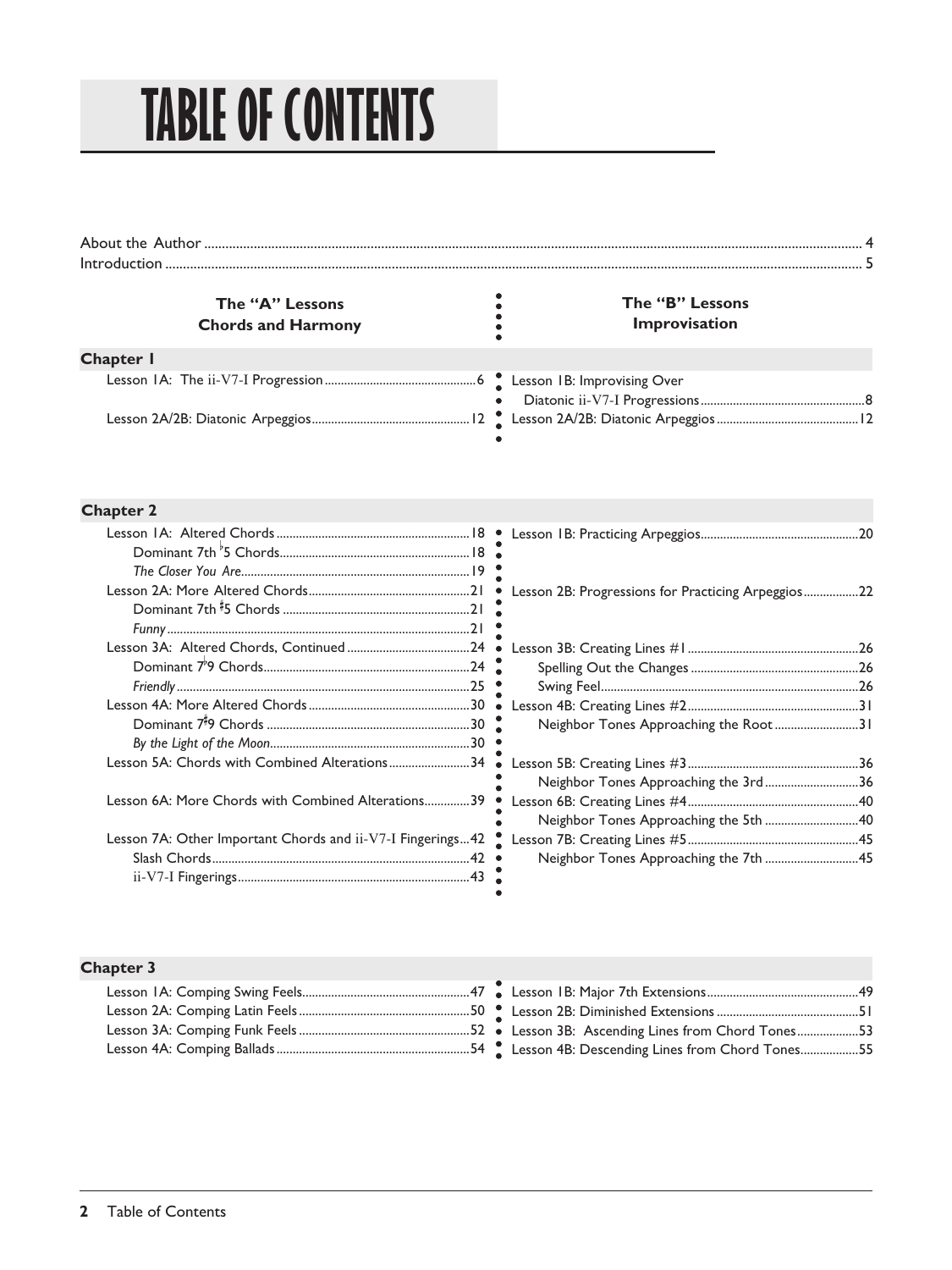| The "A" Lessons<br><b>Chords and Harmony</b>             |         | The "B" Lessons<br>Improvisation             |  |  |  |
|----------------------------------------------------------|---------|----------------------------------------------|--|--|--|
| <b>Chapter 4</b>                                         |         |                                              |  |  |  |
|                                                          |         |                                              |  |  |  |
|                                                          |         |                                              |  |  |  |
|                                                          |         |                                              |  |  |  |
| <b>Chapter 5</b>                                         |         |                                              |  |  |  |
| <b>Chapter 6</b>                                         | $\cdot$ | Lesson IB: Soloing Over Blues Progressions78 |  |  |  |
|                                                          |         |                                              |  |  |  |
|                                                          |         |                                              |  |  |  |
| <b>Chapter 7</b>                                         |         |                                              |  |  |  |
|                                                          |         |                                              |  |  |  |
| <b>Chapter 8</b>                                         |         |                                              |  |  |  |
|                                                          |         |                                              |  |  |  |
| <b>Coda-A Medley of Suggestions and Musical Concepts</b> |         |                                              |  |  |  |
|                                                          |         |                                              |  |  |  |
|                                                          |         |                                              |  |  |  |
|                                                          |         |                                              |  |  |  |
|                                                          |         |                                              |  |  |  |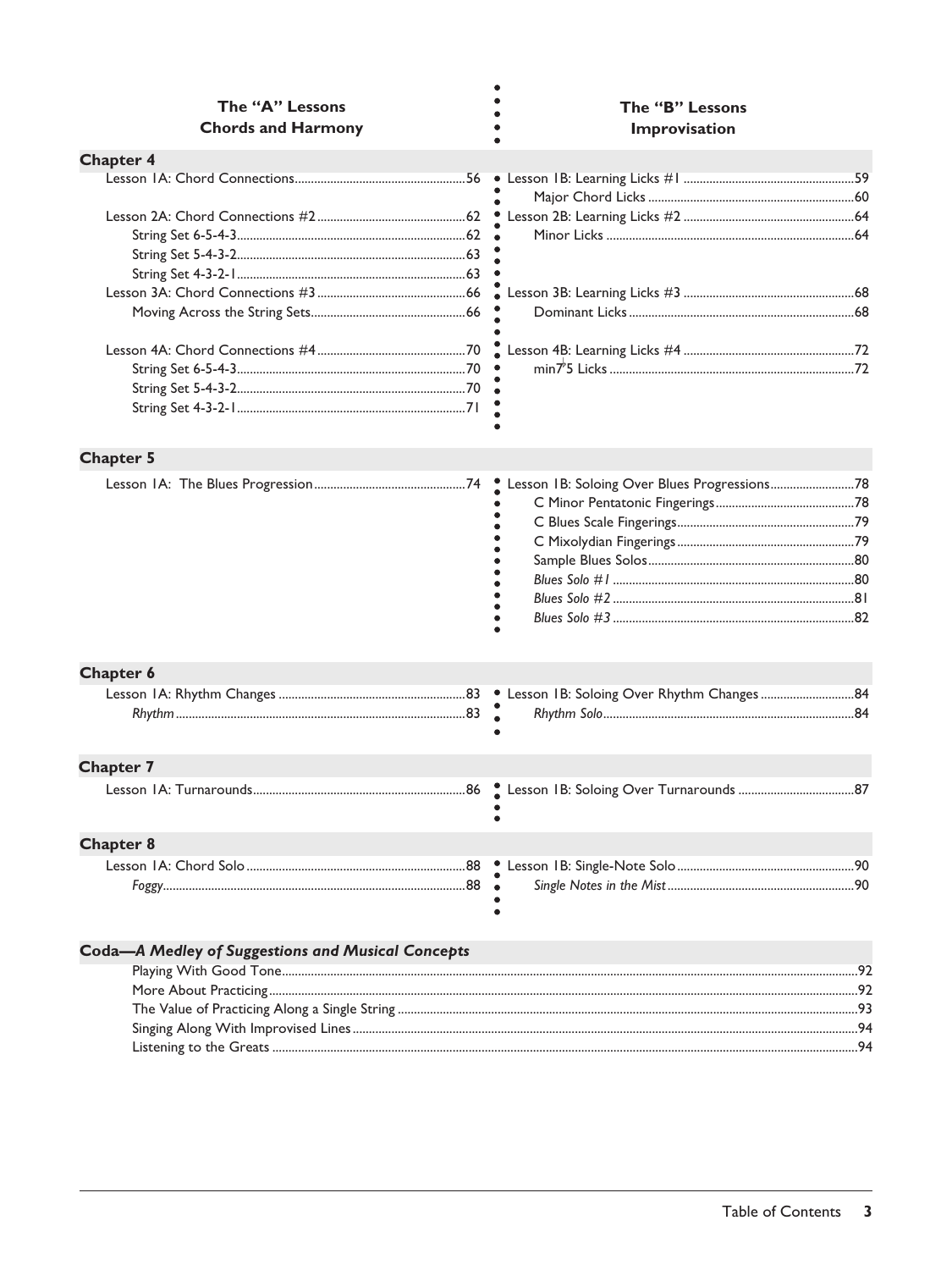## **ABOUT THE AUTHOR**

Jody Fisher has worked professionally in virtually all styles of music during his career, from straight-ahead and contemporary jazz, to rock 'n' roll, country, pop and show tunes. He taught Guitar and Jazz Studies at the University of Redlands in Southern California and at the Idyllwild School of Music and the Arts (ISOMATA). An active performer in the Southern California area, he still maintains a private teaching practice, serves on the faculty of the University of La Verne, and as an associate director of the National Guitar Summer Workshop's California and Nashville campuses. Jody Fisher is the author of the *Guitar Mode Encyclopedia*, also published by Alfred Music.

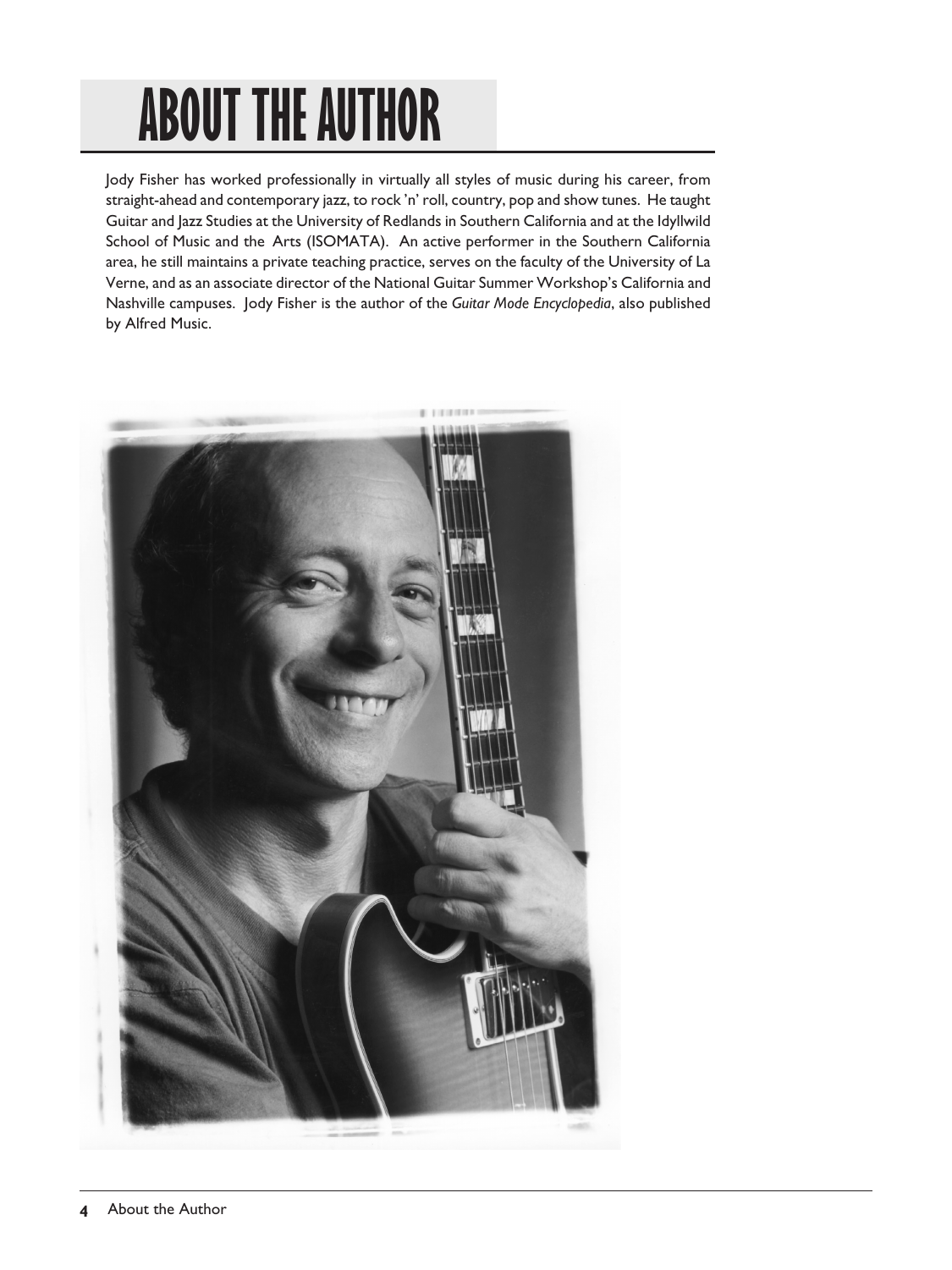

Any and all chords in a ii-V7-I progression can be altered or extended. It will still be considered a ii-V7-I. For instance, Dmin9-G11-CMaj13 would still be considered a ii-V7-I in C. As long as the roots are a perfect 4th apart and the qualities appear as minor, dominant and major respectively, a ii-V7-I exists.



Since so many songs consist of traveling ii-V7-I progressions, you can see that memorizing a lot of songs isn't such a big deal. You simply remember the key centers that appear in the overall progression. In almost every song you'll learn there will be sections that do not fall into this ii-V7-I pattern. These sections are generally the parts that add interest to the song and make it distinctive. Obviously, you must know what the ii-V7-I progressions are in every key so that you can pick them out easily. Here they are—memorize them!

| Key                | $\overline{\mathbf{u}}$ | V7               |                  | <u>Key</u>  | $\overline{\mathbf{u}}$ | V <sub>7</sub> |                  |
|--------------------|-------------------------|------------------|------------------|-------------|-------------------------|----------------|------------------|
| C                  | Dmin7                   | G7               | CMaj7            | $G^{\flat}$ | A <sup>b</sup> min7     | $D^{\flat}7$   | $G^{\flat}$ Maj7 |
| F                  | Gmin7                   | C <sub>7</sub>   | FMaj7            | В           | $C^{\sharp}$ min7       | $F^{\sharp}7$  | BMaj7            |
| $B^{\flat}$        | Cmin7                   | F7               | $B^{\flat}$ Maj7 | E.          | F <sup>†</sup> min7     | <b>B7</b>      | EMaj7            |
| $\mathsf{E}^\flat$ | Fmin7                   | $B^{\flat}7$     | $E^{\flat}$ Maj7 | A           | Bmin7                   | E7             | AMaj7            |
| $A^{\flat}$        | B <sup>b</sup> min7     | $E^{\flat}$ 7    | $A^{\flat}$ Maj7 | D           | Emin7                   | A7             | DMaj7            |
| $D^{\flat}$        | E <sup>b</sup> min7     | A <sup>♭</sup> 7 | $D^{\flat}$ Maj7 | G           | Amin7                   | D7             | GMaj7            |

For more information concerning the ii-V7-I progression check out *Mastering Chord Melody,*  also from this series.

**A**